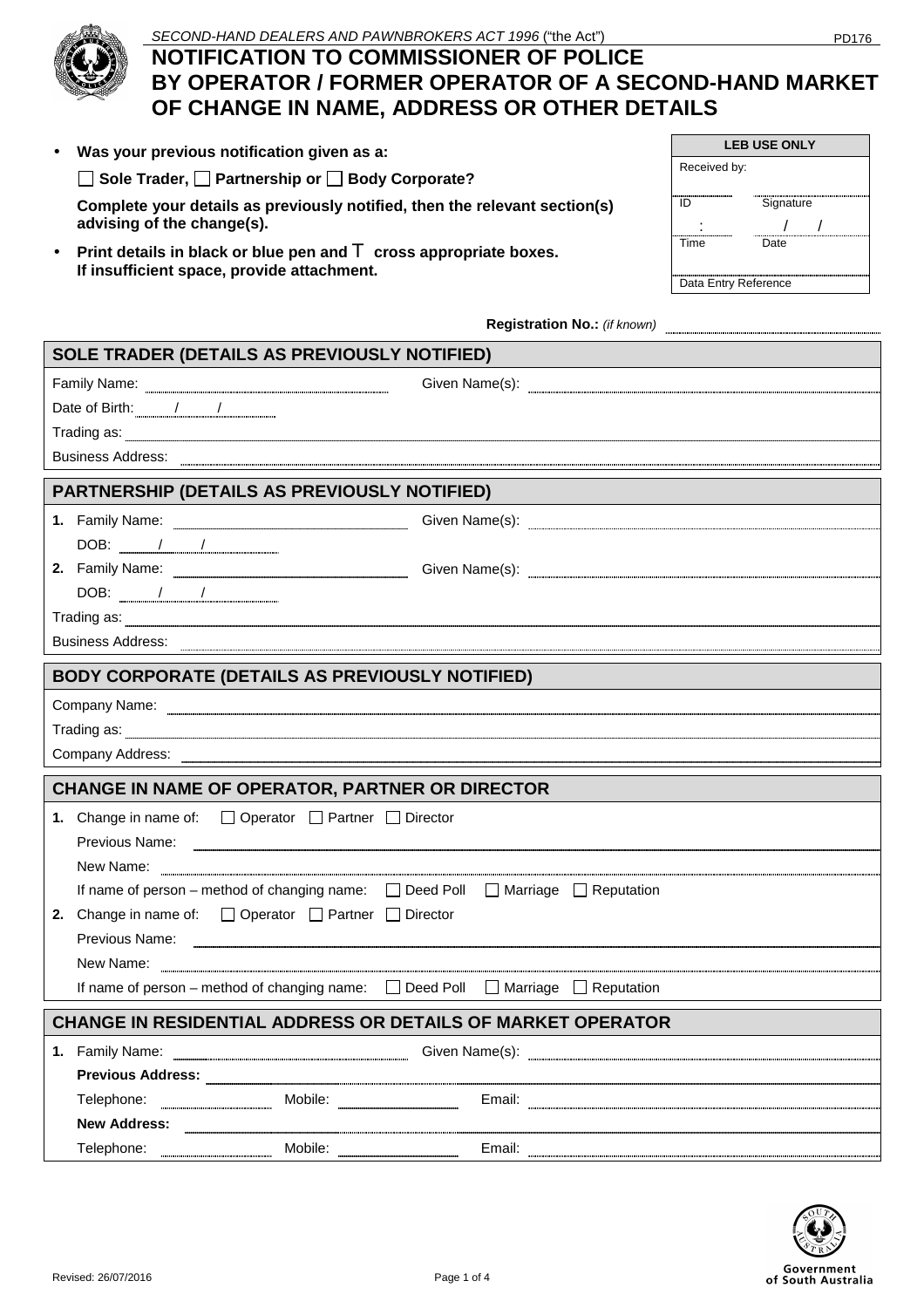# **South Australia Police NOTIFICATION TO COMMISSIONER OF POLICE BY OPERATOR / FORMER OPERATOR OF A SECOND-HAND MARKET OF CHANGE IN NAME, ADDRESS OR OTHER DETAILS**

PD176

| <b>CHANGE IN RESIDENTIAL ADDRESS OR DETAILS OF MARKET OPERATOR (continued)</b> |                                                                                                                                                                                                                                |  |  |  |
|--------------------------------------------------------------------------------|--------------------------------------------------------------------------------------------------------------------------------------------------------------------------------------------------------------------------------|--|--|--|
|                                                                                | 2. Family Name: www.waterman.com/waterman.com/waterman.com/waterman.com/waterman.com/waterman.com/waterman.com/                                                                                                                |  |  |  |
|                                                                                |                                                                                                                                                                                                                                |  |  |  |
|                                                                                | Telephone: Mobile: Mobile: Email: Email: Email: Allephone: Allephone: Allephone: Allephone: Allephone: Allephone: Allephone: Allephone: Allephone: Allephone: Allephone: Allephone: Allephone: Allephone: Allephone: Allephone |  |  |  |
|                                                                                |                                                                                                                                                                                                                                |  |  |  |
|                                                                                | Telephone: Mobile: Mobile: Email: Email: Email: Allephone: Email: Allephone: Allephone: Allephone: Allephone: Allephone: Allephone: Allephone: Allephone: Allephone: Allephone: Allephone: Allephone: Allephone: Allephone: Al |  |  |  |
| <b>CHANGE IN ADDRESS OF REGISTERED CORPORATE OFFICE</b>                        |                                                                                                                                                                                                                                |  |  |  |
|                                                                                |                                                                                                                                                                                                                                |  |  |  |
| New address:                                                                   |                                                                                                                                                                                                                                |  |  |  |
| <b>CHANGE IN NAME IN WHICH MARKET IS OPERATED</b>                              |                                                                                                                                                                                                                                |  |  |  |
|                                                                                |                                                                                                                                                                                                                                |  |  |  |
| New name:                                                                      |                                                                                                                                                                                                                                |  |  |  |
| <b>CHANGE IN / ADDITIONAL ADDRESS AT WHICH MARKET IS OPERATED</b>              |                                                                                                                                                                                                                                |  |  |  |
|                                                                                |                                                                                                                                                                                                                                |  |  |  |
|                                                                                |                                                                                                                                                                                                                                |  |  |  |
| <b>CHANGE IN / ADDITIONAL ADDRESS AT WHICH RECORDS ARE KEPT</b>                |                                                                                                                                                                                                                                |  |  |  |
|                                                                                |                                                                                                                                                                                                                                |  |  |  |
|                                                                                |                                                                                                                                                                                                                                |  |  |  |
| <b>CHANGE IN ADDRESS OR EMAIL ADDRESS FOR SERVICE OF DOCUMENTS</b>             |                                                                                                                                                                                                                                |  |  |  |
| New address:                                                                   |                                                                                                                                                                                                                                |  |  |  |
|                                                                                |                                                                                                                                                                                                                                |  |  |  |
| <b>CHANGE OF CONTACT PERSON FOR ENQUIRIES</b>                                  |                                                                                                                                                                                                                                |  |  |  |
| New contact person: (Name)                                                     |                                                                                                                                                                                                                                |  |  |  |
|                                                                                |                                                                                                                                                                                                                                |  |  |  |
| <b>MARKET CEASING TO OPERATE</b>                                               |                                                                                                                                                                                                                                |  |  |  |
| Location of market:                                                            |                                                                                                                                                                                                                                |  |  |  |
|                                                                                |                                                                                                                                                                                                                                |  |  |  |
| <b>NOTICE OF DISSOLUTION OF PARTNERSHIP</b>                                    |                                                                                                                                                                                                                                |  |  |  |
|                                                                                |                                                                                                                                                                                                                                |  |  |  |
| <b>Former Partner(s):</b>                                                      |                                                                                                                                                                                                                                |  |  |  |
|                                                                                | Given Name(s):                                                                                                                                                                                                                 |  |  |  |
| DOB: $\frac{1}{1}$                                                             |                                                                                                                                                                                                                                |  |  |  |
|                                                                                |                                                                                                                                                                                                                                |  |  |  |
| $DOB:$ $/$ $/$                                                                 |                                                                                                                                                                                                                                |  |  |  |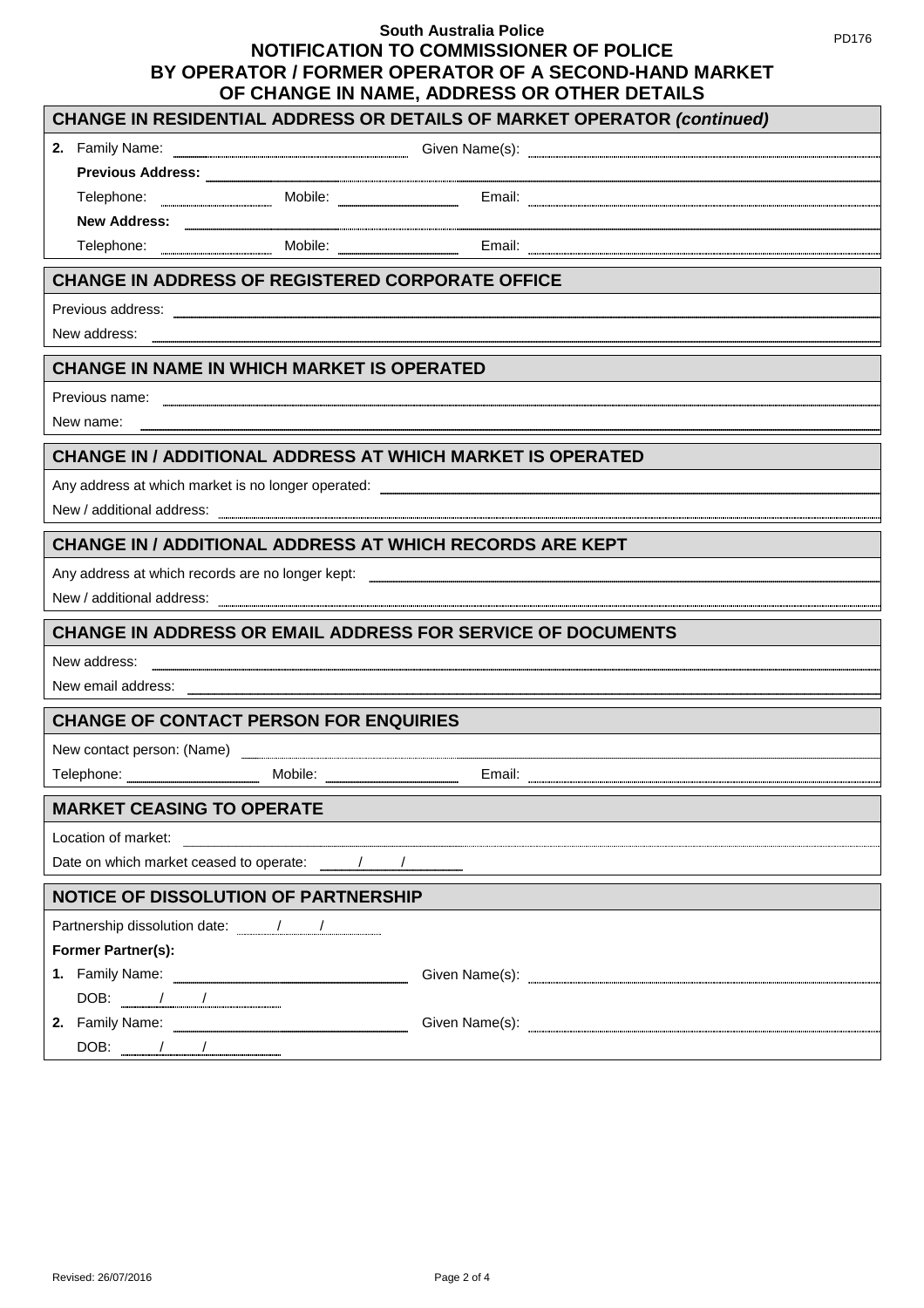### **South Australia Police NOTIFICATION TO COMMISSIONER OF POLICE**

# **BY OPERATOR / FORMER OPERATOR OF A SECOND-HAND MARKET OF CHANGE IN NAME, ADDRESS OR OTHER DETAILS**

| NOTICE OF ENTERING INTO PARTNERSHIP / NEW PARTNERSHIP                                                                                                                                                                                     |  |  |  |  |  |  |
|-------------------------------------------------------------------------------------------------------------------------------------------------------------------------------------------------------------------------------------------|--|--|--|--|--|--|
|                                                                                                                                                                                                                                           |  |  |  |  |  |  |
| <b>PARTNER DETAILS:</b>                                                                                                                                                                                                                   |  |  |  |  |  |  |
| Details must be provided for each partner - attach additional page(s) if insufficient space                                                                                                                                               |  |  |  |  |  |  |
| No. of Partners:<br>$\Box$ Additional page(s) attached                                                                                                                                                                                    |  |  |  |  |  |  |
| 1. Family Name: <u>Containing Science Communications</u> Civen Name(s): Container Communications of the Science Communication of the Science Communication of the Science Communication of the Science Communication of the Science       |  |  |  |  |  |  |
|                                                                                                                                                                                                                                           |  |  |  |  |  |  |
| <b>Residential Address:</b>                                                                                                                                                                                                               |  |  |  |  |  |  |
|                                                                                                                                                                                                                                           |  |  |  |  |  |  |
| 2. Family Name: <u>Cambridge Communications Covenia Given Name(s</u> ): Coven Name(s):                                                                                                                                                    |  |  |  |  |  |  |
| DOB: / / / Gender: O M O F Occupation: 2008 COM                                                                                                                                                                                           |  |  |  |  |  |  |
| <b>Residential Address:</b>                                                                                                                                                                                                               |  |  |  |  |  |  |
|                                                                                                                                                                                                                                           |  |  |  |  |  |  |
| <b>PREVIOUS / OTHER NAME(S):</b>                                                                                                                                                                                                          |  |  |  |  |  |  |
| Has any partner ever been known by any other name(s)? $\Box$ NO $\Box$ YES, state previous name(s) and any alias(es):                                                                                                                     |  |  |  |  |  |  |
| 1. Family Name: <u>Electrical Street Street Street Street Street Street Street Street Street Street Street Street Street Street Street Street Street Street Street Street Street Street Street Street Street Street Street Stree</u>      |  |  |  |  |  |  |
| Previous Name(s) / Alias(es):                                                                                                                                                                                                             |  |  |  |  |  |  |
| Other name by: □ Deed Poll □ Marriage □ Reputation □ Alias                                                                                                                                                                                |  |  |  |  |  |  |
| 2. Family Name: <u>Electrical Street Street Street Street Street Street Street Street Street Street Street Street Street Street Street Street Street Street Street Street Street Street Street Street Street Street Street Stree</u>      |  |  |  |  |  |  |
| Previous Name(s) / Alias(es):                                                                                                                                                                                                             |  |  |  |  |  |  |
| Other name by: $\Box$ Deed Poll $\Box$ Marriage $\Box$ Reputation $\Box$ Alias                                                                                                                                                            |  |  |  |  |  |  |
| <b>NOTIFICATION OF REMOVAL OF DIRECTOR</b>                                                                                                                                                                                                |  |  |  |  |  |  |
| <b>Former Director(s):</b>                                                                                                                                                                                                                |  |  |  |  |  |  |
|                                                                                                                                                                                                                                           |  |  |  |  |  |  |
| $DOB:$ $/$                                                                                                                                                                                                                                |  |  |  |  |  |  |
|                                                                                                                                                                                                                                           |  |  |  |  |  |  |
|                                                                                                                                                                                                                                           |  |  |  |  |  |  |
| <b>NOTIFICATION OF NEW DIRECTOR</b>                                                                                                                                                                                                       |  |  |  |  |  |  |
| <b>DIRECTOR DETAILS:</b>                                                                                                                                                                                                                  |  |  |  |  |  |  |
| Details must be provided for each director - attach additional page(s) if insufficient space                                                                                                                                              |  |  |  |  |  |  |
| No. of Directors:<br>$\Box$ Additional page(s) attached                                                                                                                                                                                   |  |  |  |  |  |  |
| 1. Family Name: <b>Example 2.1 Strategies</b> Given Name(s): <b>Confidence and Confidential Confidence and Confidential Confidential Confidential Confidential Confidential Confidential Confidential Confidential Confidential Confi</b> |  |  |  |  |  |  |
| DOB: / / / Gender: OM OF Occupation: 2008 COM                                                                                                                                                                                             |  |  |  |  |  |  |
| Residential Address: <u>Communication of the set of the set of the set of the set of the set of the set of the set of</u>                                                                                                                 |  |  |  |  |  |  |
|                                                                                                                                                                                                                                           |  |  |  |  |  |  |
| 2. Family Name: Given Name(s): Given Name(s):                                                                                                                                                                                             |  |  |  |  |  |  |
| DOB: $\mu$ / / Cender: $\Box M \Box F$ Occupation:                                                                                                                                                                                        |  |  |  |  |  |  |
| Residential Address:<br><u> 1980 - Johann Stoff, fransk konstantin (f. 1980)</u>                                                                                                                                                          |  |  |  |  |  |  |
|                                                                                                                                                                                                                                           |  |  |  |  |  |  |
| <b>PREVIOUS / OTHER NAME(S):</b>                                                                                                                                                                                                          |  |  |  |  |  |  |
| Has any director ever been known by any other name(s)? $\Box$ NO $\Box$ YES, state previous name(s) and any alias(es):                                                                                                                    |  |  |  |  |  |  |
| 1. Family Name: <u>Electric Communication</u> Civen Name(s): Electric Communication of the Communication Communication                                                                                                                    |  |  |  |  |  |  |
|                                                                                                                                                                                                                                           |  |  |  |  |  |  |
| Other name by: □ Deed Poll □ Marriage □ Reputation □ Alias                                                                                                                                                                                |  |  |  |  |  |  |